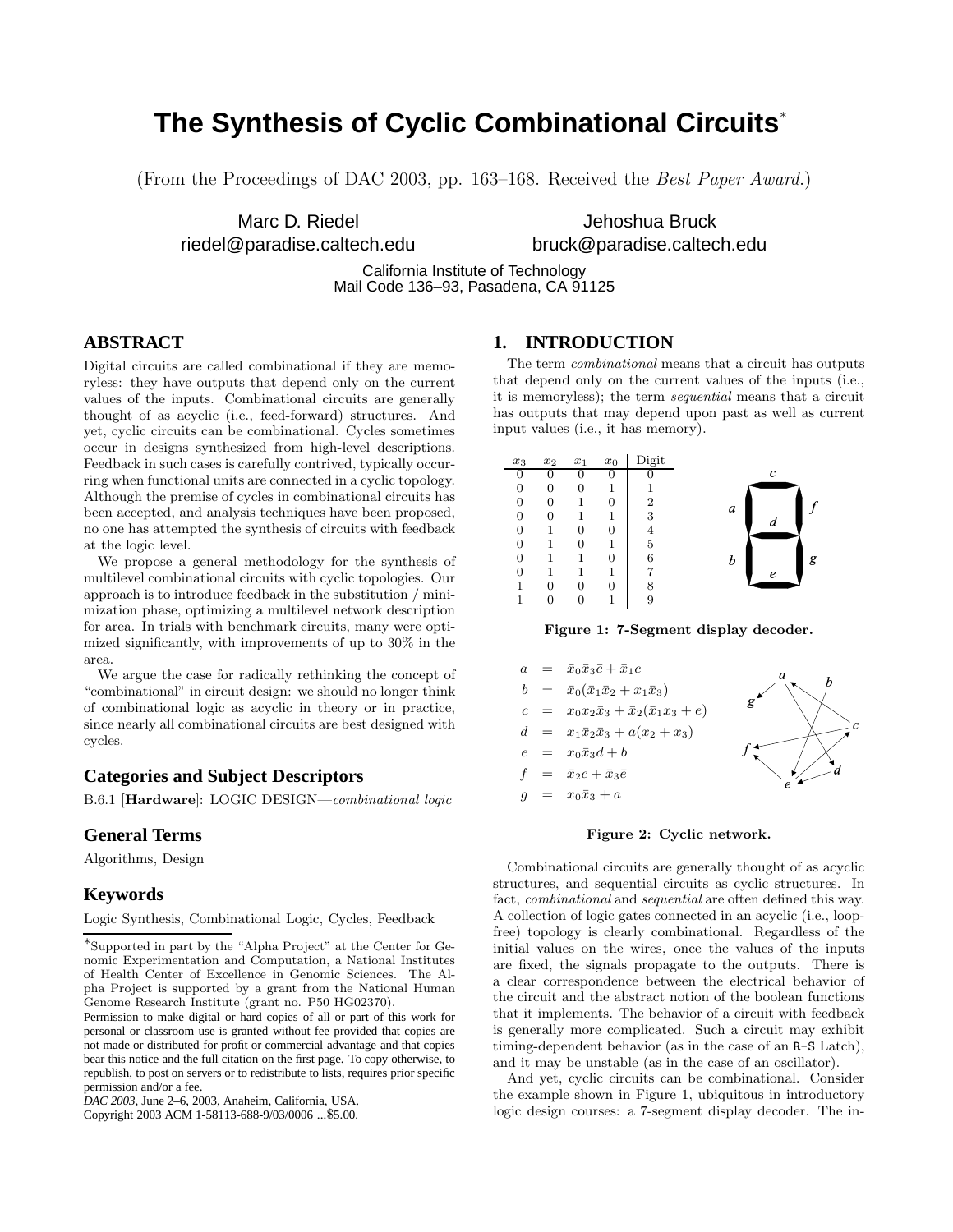

Figure 3: A cyclic combinational circuit due to Rivest [11].

puts are four bits,  $x_0, x_1, x_2, x_3$ , specifying a number from 0 to 9. The outputs are 7 bits,  $a, b, c, d, e, f, g$ , specifying which segments to light up in an LED display. A network for the 7-segment display decoder is shown in Figure 2. Note that there is a cycle through nodes  $a, d, e$ , and  $c$ . Nevertheless, the circuit is combinational. There is feedback in a topological sense, but not in an electrical sense.

To see this, consider specific input values. For instance, with  $x_3 = 0, x_2 = 0, x_1 = 0, x_0 = 1$ , the network simplifies to that shown in Figure 4, yielding the correct solution: the digit 1.



Figure 4: Network of Figure 2 with inputs  $x_3 =$  $0, x_2 = 0, x_1 = 0, x_0 = 1$  (the digit 1).

With  $x_3 = 0, x_2 = 1, x_1 = 0, x_0 = 1$ , the network simplifies to that shown in Figure 5, yielding the correct solution: the digit 5.



Figure 5: Network of Figure 2 with inputs  $x_3 =$  $0, x_2 = 1, x_1 = 0, x_0 = 1$  (the digit 5).

The reader may verify that the network implements all the digits correctly. The cost of the network, as measured by the literal count, is 34. For comparison, the command full simplify in the Berkeley SIS package [12] yields an acyclic network with a cost of 37.

We argue that introducing loops in the design of combinational circuits is advantageous. The intuition behind this is that with feedback, all nodes can potentially benefit from work done elsewhere; without feedback, nodes at the top of the hierarchy must be constructed from scratch.

### **1.1 Prior Work**

In 1992, Stok observed that cycles sometimes occur in combinational circuits synthesized from high-level designs [18]. In such examples, feedback is carefully contrived, occurring when functional units are connected in a cyclic topology. Recently, Edwards pointed out that cycles arise in circuits synthesized from synchronous languages such as Esterel [5]. Most logic synthesis and verification tools balk when given cyclic designs for combinational logic. Stok's solution to this dilemma is to disallow the creation of cycles in the resourcesharing phase of high-level synthesis; Edwards' approach is to transform cyclic designs into equivalent acyclic ones.

In 1994, Malik addressed the issue of analyzing cyclic combinational circuits [8]. He proved that deciding whether a cyclic circuit is combinational or not is co-NP-complete, and he formulated an analysis algorithm for this task based on ternary-valued simulation. He also addressed the issue of timing analysis and testing for faults [9]. In 1996, Shiple extended Malik's work and set it on a firm theoretical footing [13]. He showed that the class of circuits that Malik's procedure decides to be combinational are precisely those that are well-behaved electrically, according to the up-bounded inertial delay model [4]. He proposed refinements to Malik's algorithm [14] and extended the concept to combinational logic embedded in sequential circuits [15].

Although the premise of cycles in combinational logic has been established, combinational circuits are not designed with feedback in practice. The examples that can be found all have simple and regular feedback structures stemming from high-level constructs [5], [17]. No one has attempted the synthesis of circuits with feedback at the logic level.

As early as 1960, Short argued that permitting cyclic topologies could reduce the size of relay networks [16]. Around 1970, Huffman and Kautz argued that cyclic combinational circuits could have fewer logic gates than acyclic forms [6], [7]. Unfortunately, the examples that they gave, although plausible, are not combinational in a strict sense.

In 1977, Rivest presented a convincing example of a family of cyclic combinational circuits  $[11]$ . For any odd integer n greater than 1, the circuit consists of  $n$  AND gates alternating with  $n \text{ OR gates in a single cycle, with } n \text{ inputs repeated. The}$ circuit for  $n = 3$  is shown in Figure 3. Rivest showed that the circuit is combinational and that each gate computes a distinct output function depending on all  $n$  variables. Sig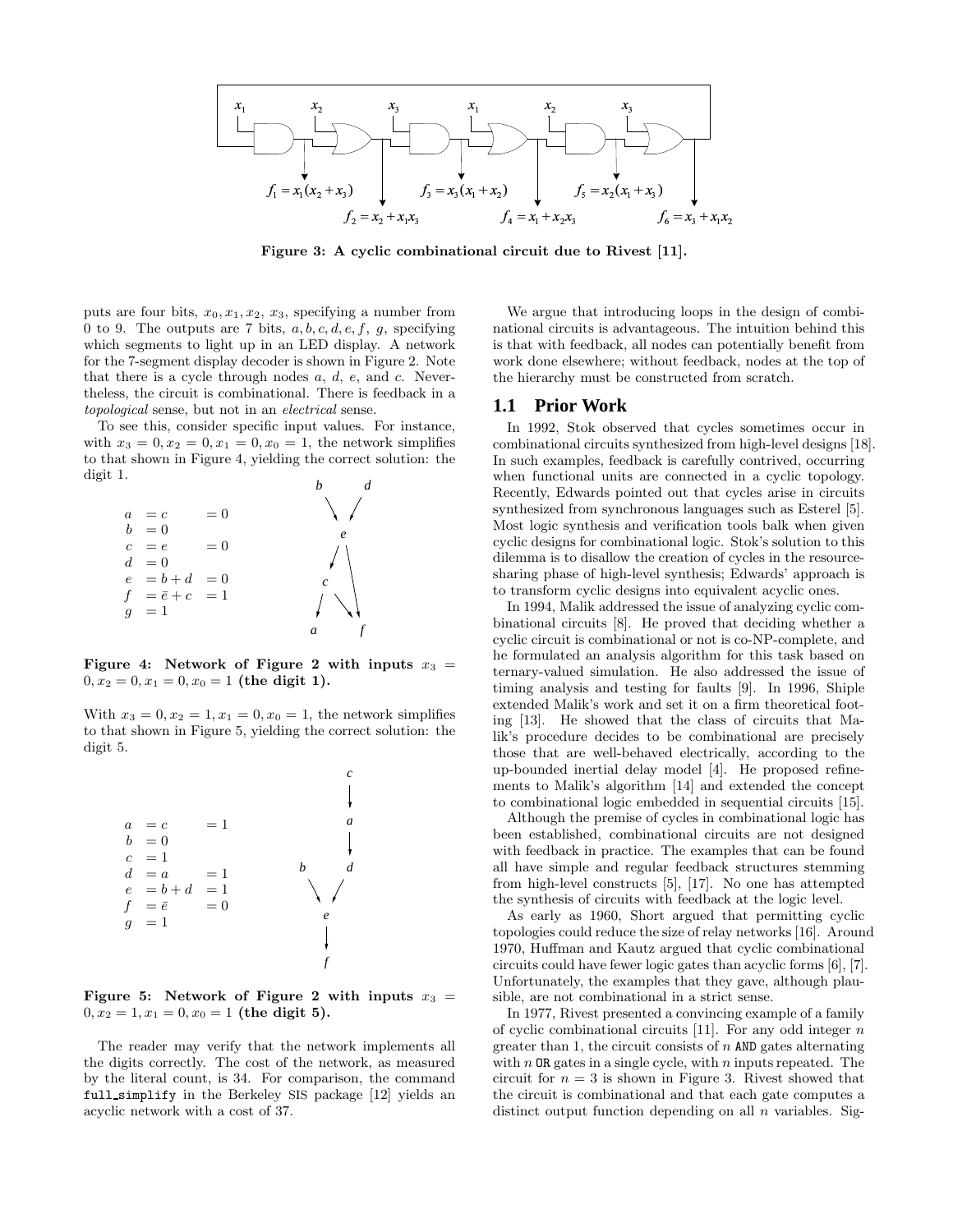nificantly, he also proved that this circuit is optimal in terms of the number of fan-in two gates used, and he proved that the smallest acyclic circuit implementing the same 2n output functions requires at least  $3n-2$  fan-in two gates. Thus, asymptotically, this cyclic circuit is two-thirds the size of any equivalent acyclic form.

## **1.2 Contributions**

Inspired by the work of Rivest, we have generated a variety of cyclic examples with the same property as his circuit: they have provably fewer gates than equivalent acyclic circuits. Most notably, we have found a family of circuits that are asymptotically one-half the size. This work will be presented elsewhere.

In this paper, we explore the topic of cyclic combinational circuit synthesis and demonstrate that these are not isolated examples: cyclic topologies are superior to acyclic topologies for a broad range of networks, from randomly generated designs to small- and large-scale networks encountered in practice.

We propose a general methodology for the synthesis of multilevel combinational circuits with cyclic topologies. Our approach is to introduce feedback in the substitution / minimization phase. We have incorporated the technique in the Berkeley SIS package [12].

Our focus in the present work is on optimizing area (as measured by the literal count). In trials, benchmark circuits were optimized significantly with feedback, with improvements of up to 30%. In trials with randomly generated examples, very nearly all had cyclic solutions superior to acyclic forms, with improvements averaging up to 15%. In [10], we discuss analysis aspects in the context of synthesis, including timing analysis of our cyclic designs.

## **1.3 Notation and Definitions**

We use the standard notation: addition  $(+)$  denotes disjunction  $(OR)$ , multiplication  $(·)$  denotes conjunction  $(AND)$ , and an overline  $(\bar{x})$  denotes negation (NOT).

Our model is at the level of abstraction applicable in the technology-independent phase of logic synthesis. Our goal is to construct a network that computes boolean target functions  $g_i(x_1, \ldots, x_m)$ ,  $1 \leq i \leq n$ , of boolean input variables  $x_1, \ldots, x_m$ . Internally, the network is specified as a collection of nodes. Associated with each node is a node function  $f_i$  and an internal variable  $y_i$ ,  $1 \leq i \leq n$ . The node functions depend on internal variables and input variables. A directed edge is drawn from node  $i$  to node  $j$  iff the node function  $f_i$  associated with node j depends on the internal variable  $y_i$  associated with node i. A subset of the nodes are designated as output nodes. For these, the target functions are the requisite output functions<sup>1</sup>.

A network is combinational iff it computes unique boolean output values for each boolean input assignment. If there are "don't care" conditions on the inputs, then it is sufficient if the network computes unique boolean values for input assignments in the "care" set.

This computation must hold:

- regardless of the initial state
- and independently of all timing assumptions.

Our cost measure for area is the sum of the literals in the factored form of the node expressions (see [3]).

## **2. SYNTHESIS**

The goal in multilevel logic synthesis (also sometimes called random logic synthesis) is to obtain the best multilevel, structured representation of a network. The process typically consists of an iterative application of minimization, decomposition, and restructuring operations [3]. An important operation is substitution (also sometimes called "resubstitution"), in which node functions are expressed, or re-expressed, in terms of other node functions as well as of their original inputs. Consider the target functions in Figure 6.

$$
f_1 = \bar{x}_1 x_2 \bar{x}_3 + \bar{x}_2 (x_1 + x_3)
$$
  
\n
$$
f_2 = \bar{x}_1 \bar{x}_2 \bar{x}_3 + x_1 (x_2 + x_3)
$$
  
\n
$$
f_3 = \bar{x}_3 (\bar{x}_1 + \bar{x}_2) + \bar{x}_1 \bar{x}_2
$$

#### Figure 6: Target functions for synthesis.

In our implementation, we use the simplify command of the Berkeley SIS package to perform substitution/minimization [12]. For instance, substituting  $f_3$  into  $f_1$ , we get

$$
f_1 = f_3(x_1 + x_2) + \bar{x}_2 x_3.
$$

Substituting  $f_3$  into  $f_2$ , we get

$$
f_2 = \bar{x}_1 \bar{x}_2 \bar{x}_3 + x_1 \bar{f}_3.
$$

Substituting  $f_2$  and  $f_3$  into  $f_1$ , we get

$$
f_1 = \bar{x}_2 x_3 + \bar{f}_2 f_3.
$$

For each target function, we can try substituting different sets of functions. Call such a set a substitutional set. Different substitutional sets yield alternative functions of varying cost. In general, augmenting the set of functions available for substitution leaves the cost of the resulting expression unchanged or lowers it. (Strictly speaking, this may not always be the case since the algorithms used are heuristic.)

#### **2.1 Substitutional Orderings**

In existing methodologies, a total ordering is enforced among the functions in the substitution phase to ensure that no cycles occur. This choice can influence the cost of the solution. With the ordering shown on the right in Figure 7, substitution yields the network shown on the left with a cost of 14.

Enforcing an ordering is limiting since functions near the top cannot be expressed in terms of very many others (the one at the very top cannot be expressed in terms of any others). Dropping this restriction can lower the cost. For instance, if we allow every function to be substituted into every other, we obtain the network shown on the left in Figure 8, with a cost of 12. This network is cyclic, with the dependency shown on the right. It is not combinational.

<sup>&</sup>lt;sup>1</sup>In our examples, for the sake of readability, we use the same symbol for the node function, the target function, and the associated internal variable: on the left-hand side, a symbol such as  $f_i$  refers to a function; on the right-hand side, it refers to the corresponding internal variable.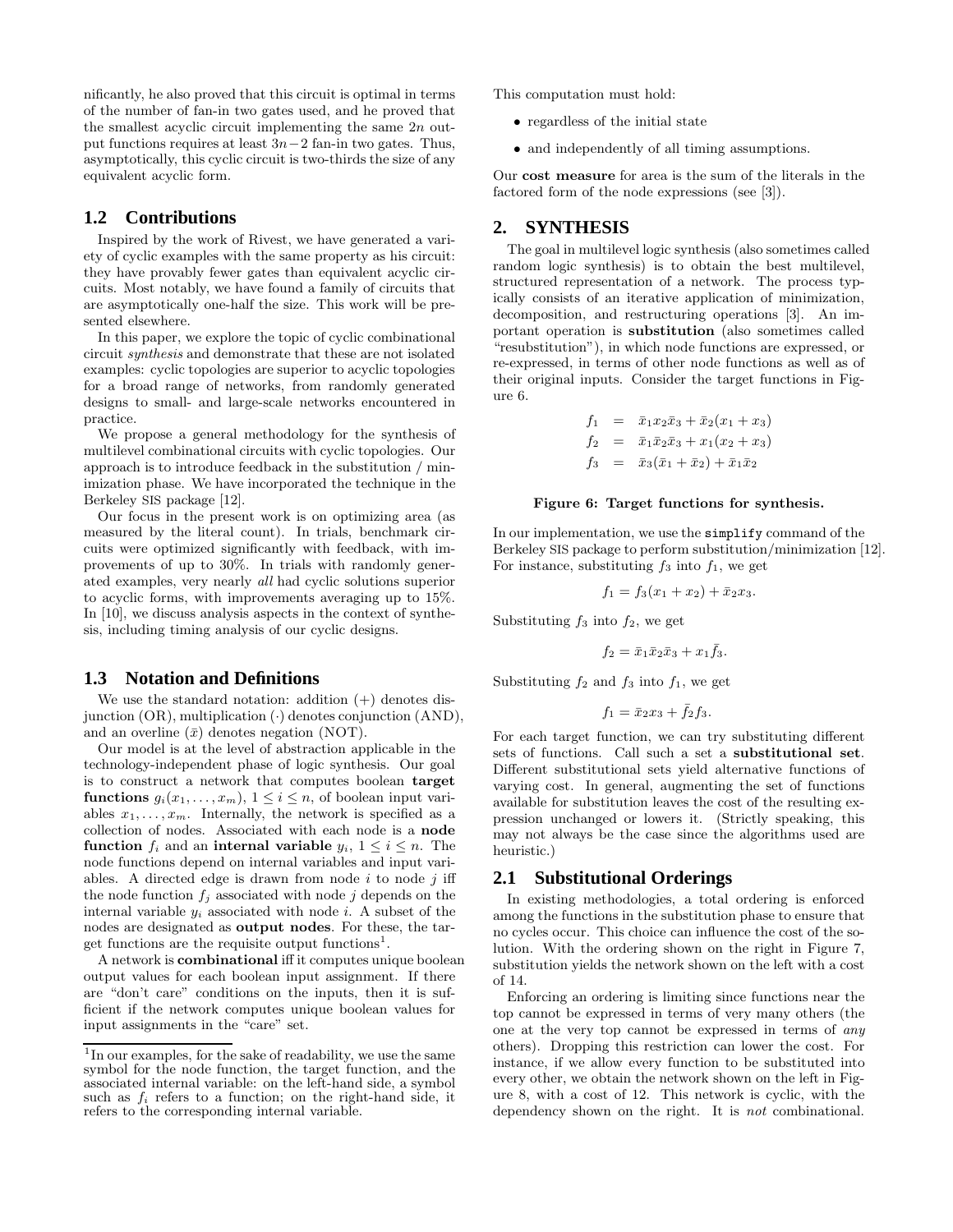

Figure 7: Acyclic substitution order.



Figure 8: Unordered substitution (not combinational).

An essential step in the synthesis process is the analysis for combinationality, a topic previously addressed by Malik [8]. We have formulated a new algorithm for combinationality and timing analysis that can be applied efficiently in the context of synthesis. The details of our approach are presented in [10].

#### **2.2 Branch-and-Bound Algorithms**

The goal of the synthesis process is to select a choice of node functions that minimizes the cost while satisfying the condition for combinationality. For each node, we expect the lowest cost expression to be obtained with the full substitutional set (i.e., all other node functions) and the highest cost expression to be obtained with the empty set. For a network with a non-trivial number of nodes, a brute-force exhaustive search is evidently intractable. With  $n$  nodes, there are  $2^{n-1}$  substitutional sets for each node, for a total of  $n \cdot 2^{n-1}$  possibilities. We describe a branch-and-bound approach, as well as various heuristics.

#### *2.2.1 The "Break-Down" Approach*

With this approach, the search is performed outside the space of combinational solutions. A branch terminates when it hits a combinational solution. The search begins with a densely connected network, such as that in Figure 8. This initial branch provides a lower bound on the cost. As edges are excluded in the branch-and-bound process, the cost of the network remains unchanged or increases. (Again, since the substitution step is heuristic, this may not be strictly true.) The algorithm:

- 1. Analyze the current branch for combinationality. If it is combinational, add it to the solution list. If it is not, select a set of edges to exclude based on the analysis.
- 2. For each edge in the set, create a new branch. Create a node expression, excluding the incident node from the substitutional set. If the cost of the new branch equals or exceeds that of a solution already found, kill the branch.
- 3. Mark the current branch as "explored"
- 4. Set the current branch to be the lowest cost unexplored branch.

5. Repeat steps  $1 - 4$  until the cost goal is met.

A sketch of the algorithm is shown in Figure 9. (This is not a complete trace of the search; only the trajectory to the solution is shown.) For the target functions in Figure 6, the algorithm yields a cyclic combinational solution with a cost of 13, shown in Figure 11.

Many ideas immediately suggest themselves for expediting the search heuristically. We can prioritize progress slightly, at the expense of quality (i.e., choose branches that are "closer" to being combinational, according to the details provided by the analysis algorithm). Also, we can limit the density of edges a priori or prune the set of edges before creating new branches.



Figure 9: "Break-Down" Search Strategy.

## *2.2.2 The "Build-Up" Approach*

With this approach, the search is performed inside the space of combinational solutions. A branch terminates when it hits a non-combinational solution. The search begins with an empty edge set (i.e., the target functions). Edges are added as the substitutional sets of nodes are augmented. As edges are included, the cost of the network remains the same or decreases. The algorithm:

- 1. Analyze the current branch for combinationality. If it is not combinational discard it. If it is combinational, select a set of edges to include based on the analysis.
- 2. For each edge in the set, create a new branch. Create a new node expression, including the incident node from the substitution set.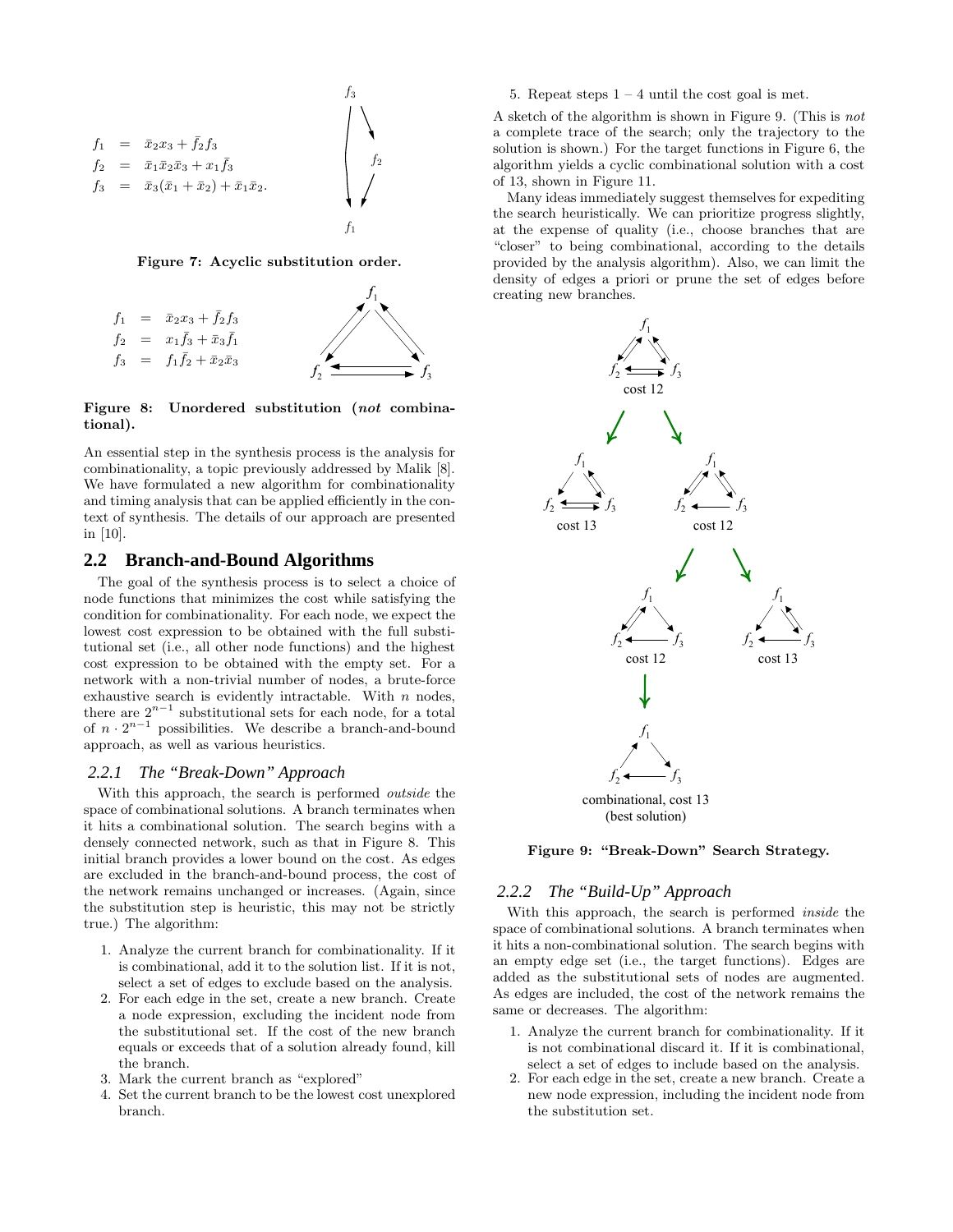- 3. Mark the current branch as "explored."
- 4. Set the current branch to be the lowest cost unexplored branch.
- 5. Repeat steps  $1 4$  until the cost goal is met.

A sketch of the algorithm is shown in Figure 10. (Again, not a complete trace). The algorithm yields the same cyclic combinational solution, shown in Figure 11.

With this method, we cannot prune branches through a lower-bound analysis. However, exploring within the space of combinational solutions ensures that incrementally better solutions are found as the computation proceeds. In fact, as an alternative starting point, we can use an existing acyclic solution. Adding edges reduces the cost, while potentially introducing cycles.

The break-down approach seems to perform best on dense examples, whereas the build-up approach performs better on sparse examples.



Figure 10: "Build-Up" Search Strategy.

## **3. RESULTS**

The most salient result to report, and the main message of this paper, is that cyclic solutions are not a rarity; they can readily be found for most networks that are not trivially simple or sparse. We have run trials with our program, called CYCLIFY, on a range of randomly generated examples and benchmark circuits. We note that solutions for most of the examples have deeply nested loops, with dozens or even hundreds of cycles.



Figure 11: Cyclic solution for target functions in Figure 6.

## **3.1 Methodology**

We present a simple comparison between the cost of cyclic versus acyclic substitutions. The input consists of a collapsed network. The substitution and minimization operation is performed with the simplify command in the Berkeley SIS package [12], with parameters: method  $=$  snocomp,  $dctype = all$ , filter = exact,  $accept = fct$ **lits**. The cost given is that of the resulting network, as measured by the literal count of the nodes expressed in factored form. This is compared to the cost of the network obtained by executing simplify directly with the same parameters. The trials were run on an Intel Pentium IV, 1.8 GHz workstation. For the larger circuits, the amount of improvement drops off due to time limits imposed on the search.

### **3.2 Benchmarks**

For benchmark circuits, we used the usual suspects, namely the Espresso [2] and LGSynth93 [1] benchmarks. Examples were selected based on size and suitability (generally, circuits with fewer than 30 inputs and fewer than 30 outputs). For circuits with latches, we extracted the combinational part. In Figure 12, we present those circuits for which cyclic solutions were found. Column 4 gives the improvement, and Column 5 the computation time.

#### **3.3 Randomly Generated Functions**

Since randomly generated functions are very dense, they are not generally representative of functions encountered in practice. Nevertheless, it is interesting to examine the performance of the CYCLIFY program on these. We present results from random trials in Figure 13. Each row lists the results of 25 trials. Cyclic solutions were found in nearly all cases (3rd column). The average improvement is given in the 4th column, and the range of improvement in the 5th column.

## **4. CONCLUSIONS/FURTHER DIRECTIONS**

We feel that we have made the case for a paradigm shift in combinational circuit design: we should no longer think of combinational logic as acyclic in theory or in practice, since nearly all combinational circuits are best designed with cycles.

Our focus in the present work is on optimizing area. Our search algorithms, while heuristic in nature, can effectively tackle circuits of sizes that are of practical importance. We note that the implementation of more sophisticated search algorithms is an obvious evolution of the project.

In future work, we will extend the method to the technology mapping phase of logic synthesis, and we will address the topic of optimizing cyclic designs for power and delay.